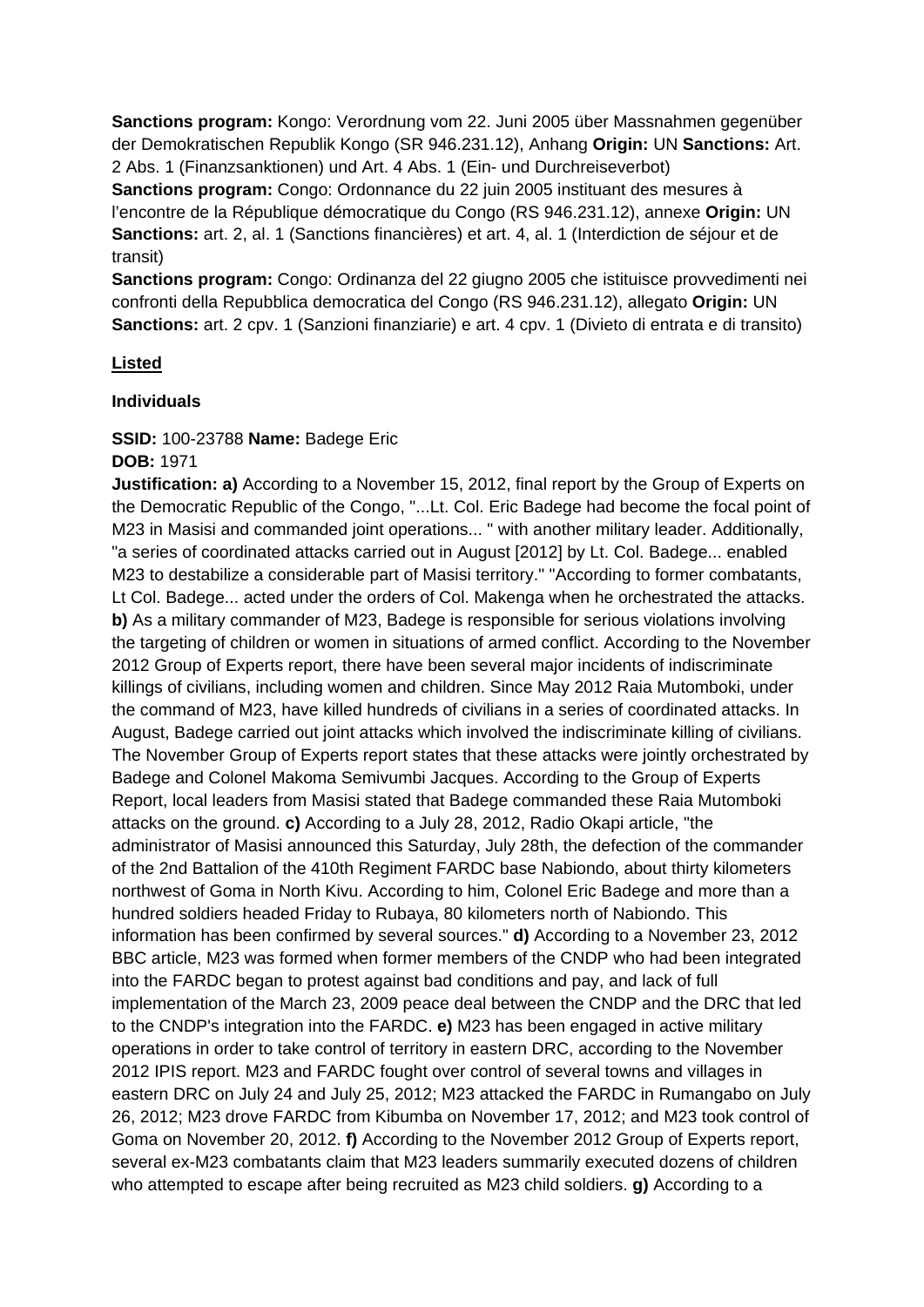September 11, 2012 report by Human Rights Watch (HRW), a Rwandan man, 18, who escaped after being forcibly recruited in Rwanda told HRW that he witnessed the execution of a 16-year old boy from his M23 unit who had tried to flee in June. The boy was captured and beaten to death by M23 fighters in front of the other recruits. An M23 commander who ordered his killing then allegedly told the other recruits "[h]e wanted to abandon us," as an explanation for why the boy had been killed. The report also states that witnesses claimed that at least 33 new recruits and other M23 fighters were summarily executed when they attempted to flee. Some were tied up and shot in front of other recruits as an example of the punishment they could receive. One young recruit told HRW, "[w]hen we were with M23, they said [we had a choice] and could stay with them or we could die. Lots of people tried to escape. Some were found and then that was immediately their death." **Modifications:**  Listed on 5 Feb 2013

### **SSID:** 100-23793 **Name:** Runiga Jean-Marie Lugerero

#### **DOB:** 1960 (approximately)

**Justification: a)** A July 9, 2012 document signed by M23 leader Sultani Makenga named Runiga as the coordinator of the political wing of M23. According to the document, Runiga's appointment was prompted by the need to ensure the visibility of the M23 cause. **b)** Runiga is named as the "President" of the M23 in postings on the group's website. His leadership role is corroborated by the November 2012 Group of Experts report, which refers to Runiga as the "leader of the M23". **c)** According to a December 13, 2012 Associated Press article, Runiga showed the Associated Press a list of demands that he said will be presented to the Congolese government. Included in the demands are the resignation of Kabila and the dissolution of the national assembly. Runiga indicated that if given the opportunity, M23 could retake Goma. "And at this time we will not retreat," Runiga told the Associated Press. He also indicated that M23's political branch should resume its control of Goma as a precondition to negotiations. "I think our members who are in Kampala represent us. In due time I will be there, too. I am waiting for things to be organized and when Kabila will be there, I will go, too," Runiga said. **d)** According to a November 26, 2012 Le Figaro article, Runiga met with DRC President Kabila on November 24, 2012 to begin discussions. Separately, in an interview with Le Figaro, Runiga stated, "M23 is composed primarily of former FARDC military members who defected to protest the non-respect of the March 23, 2009 accords." He added, "M23's soldiers are deserters from the army who left with their arms in hand. Recently, we recovered a lot of equipment from a military base in Bunagana. For the moment, this allows us to regain territory each day and to repel all the attacks from the FARDC… Our revolution is Congolese, led by the Congolese, for the Congolese people." **e)**  According to a November 22, 2012 Reuters article, Runiga stated that M23 had the capacity to hang on to Goma after M23's forces were bolstered by mutinying Congolese soldiers from the FARDC: "Firstly we have a disciplined army, and also we have the FARDC soldiers who've joined us. They're our brothers, they'll be retrained and recycled then we'll work with them." **f)** According to a November 27, 2012 article published in The Guardian, Runiga indicated that M23 would refuse to obey a call by regional leaders of the International Conference of the Great Lakes to leave Goma in order to pave the way for peace talks. Instead, Runiga stated that M23's withdrawal from Goma would be the result, not a precondition, of negotiation. **g)** According to the 15 November 2012 Final Report of the Group of Experts, Runiga led a delegation that travelled to Kampala, Uganda on July 29, 2012 and finalized the M23 movement's 21-point agenda ahead of anticipated negotiations at the International Conference on the Great Lakes Region. **h)** According to a November 23,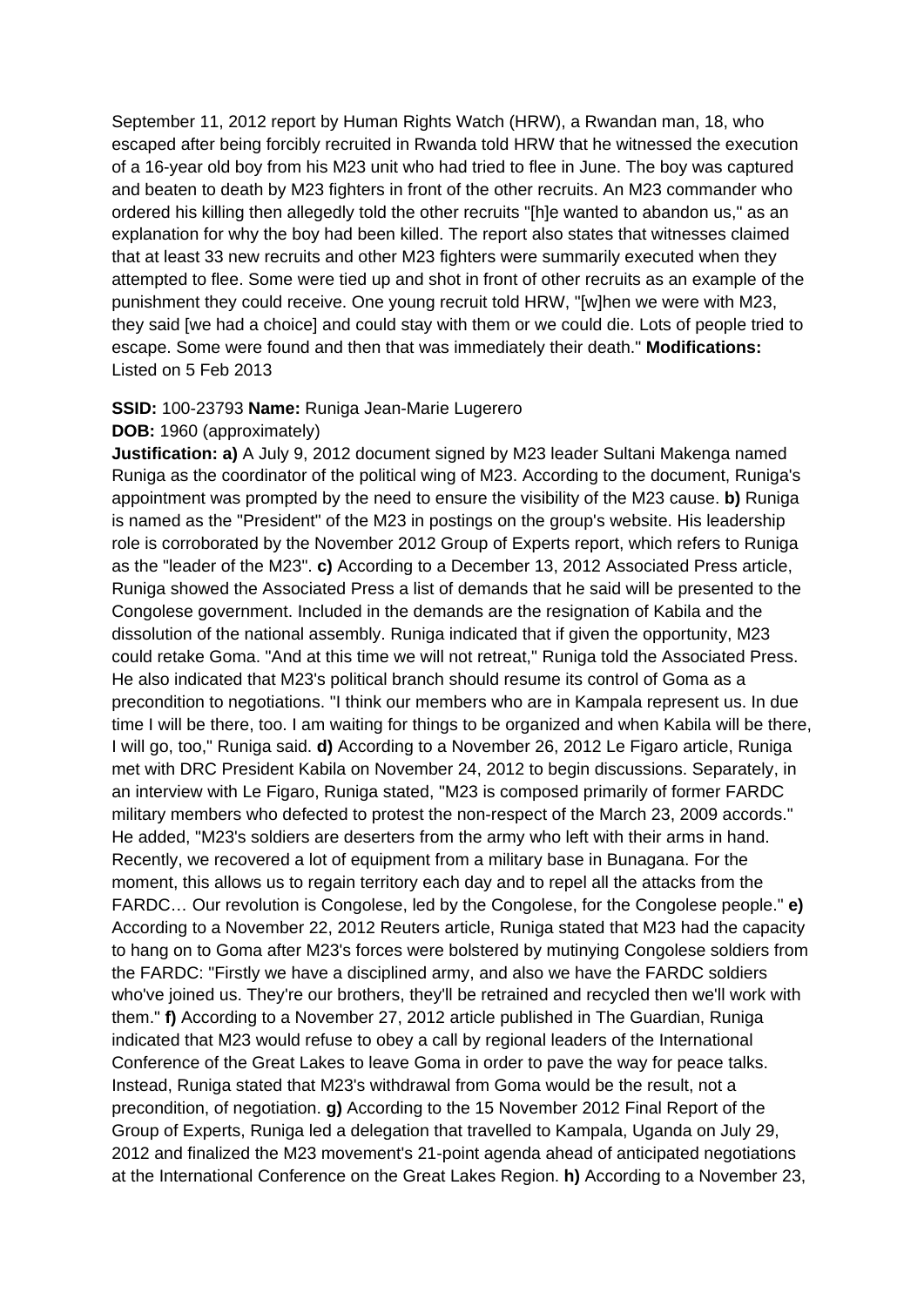2012 BBC article, M23 was formed when former members of the CNDP who had been integrated into the FARDC began to protest against bad conditions and pay, and lack of full implementation of the March 23, 2009 peace deal between the CNDP and the DRC that led to the CNDP's integration into the FARDC. **i)** M23 has been engaged in active military operations in order to take control of territory in eastern DRC, according to the November 2012 IPIS report. M23 and FARDC fought over control of several towns and villages in eastern DRC on July 24 and July 25, 2012; M23 attacked the FARDC in Rumangabo on July 26, 2012; M23 drove FARDC from Kibumba on November 17, 2012; and M23 took control of Goma on November 20, 2012. **j)** According to the November 2012 Group of Experts report, several ex-M23 combatants claim that M23 leaders summarily executed dozens of children who attempted to escape after being recruited as M23 child soldiers. **k)** According to a September 11, 2012 report by Human Rights Watch (HRW), a Rwandan man, 18, who escaped after being forcibly recruited in Rwanda told HRW that he witnessed the execution of a 16-year old boy from his M23 unit who had tried to flee in June. The boy was captured and beaten to death by M23 fighters in front of the other recruits. An M23 commander who ordered his killing then allegedly told the other recruits "[h]e wanted to abandon us," as an explanation for why the boy had been killed. The report also states that witnesses claimed that at least 33 new recruits and other M23 fighters were summarily executed when they attempted to flee. Some were tied up and shot in front of other recruits as an example of the punishment they could receive. One young recruits told HRW, "[w]hen we were with M23, they said [we had a choice] and could stay with them or we could die. Lots of people tried to escape. Some were found and then that was immediately their death. **Modifications:** Listed on 5 Feb 2013

## **Entities**

**SSID:** 100-23799 **Name:** Forces démocratiques de libération du Rwanda (FDLR) **Good quality a.k.a.: a)** Forces démocratiques de libération du Rwanda **b)** FDLR **c)** Force Combattante Abacunguzi **d)** FOCA **e)** Combatant Force for the Liberation of Rwanda **Justification: a)** The Forces démocratiques de libération du Rwanda (FDLR) is one of the largest foreign armed groups operating in the territory of the Democratic Republic of the Congo (DRC). The group was formed in 2000, and, as detailed below, has committed serious violations of international law involving the targeting of women and children in armed conflict in the DRC, including killing and maiming, sexual violence, and forced displacement. **b)** According to a 2010 report from Amnesty International on Human Rights in the DRC, the FDLR were responsible for the killings of ninety-six civilians in Busurguni, Walikali territory. Some of the victims were burned alive in their homes. **c)** According to a 2010 report from Amnesty International on Human Rights in the DRC, in June 2010, an NGO medical centre reported around sixty cases a month of girls and women who had been raped in the southern Lubero territory, North-Kivu armed groups including the FDLR. **d)** According to a December 20, 2010 report from Human Rights Watch (HRW), there has been documented evidence of the FDLR actively conducting child recruitment. HRW has identified at least 83 Congolese children under the age of 18, some as young as 14, who have been forcibly recruited by the FDLR. **e)** In January of 2012, HRW reported that FDLR combatants attacked numerous villages in the Masisi territory, killing six civilians, raping two women, and abducting at least 48 people whose whereabouts remain unknown. According to a June 2012 report from HRW, in May 2012 FDLR fighters attacked civilians in Kamananga and Lumenje, in South Kivu province, as well as in Chambucha, Walikale territory, and villages in